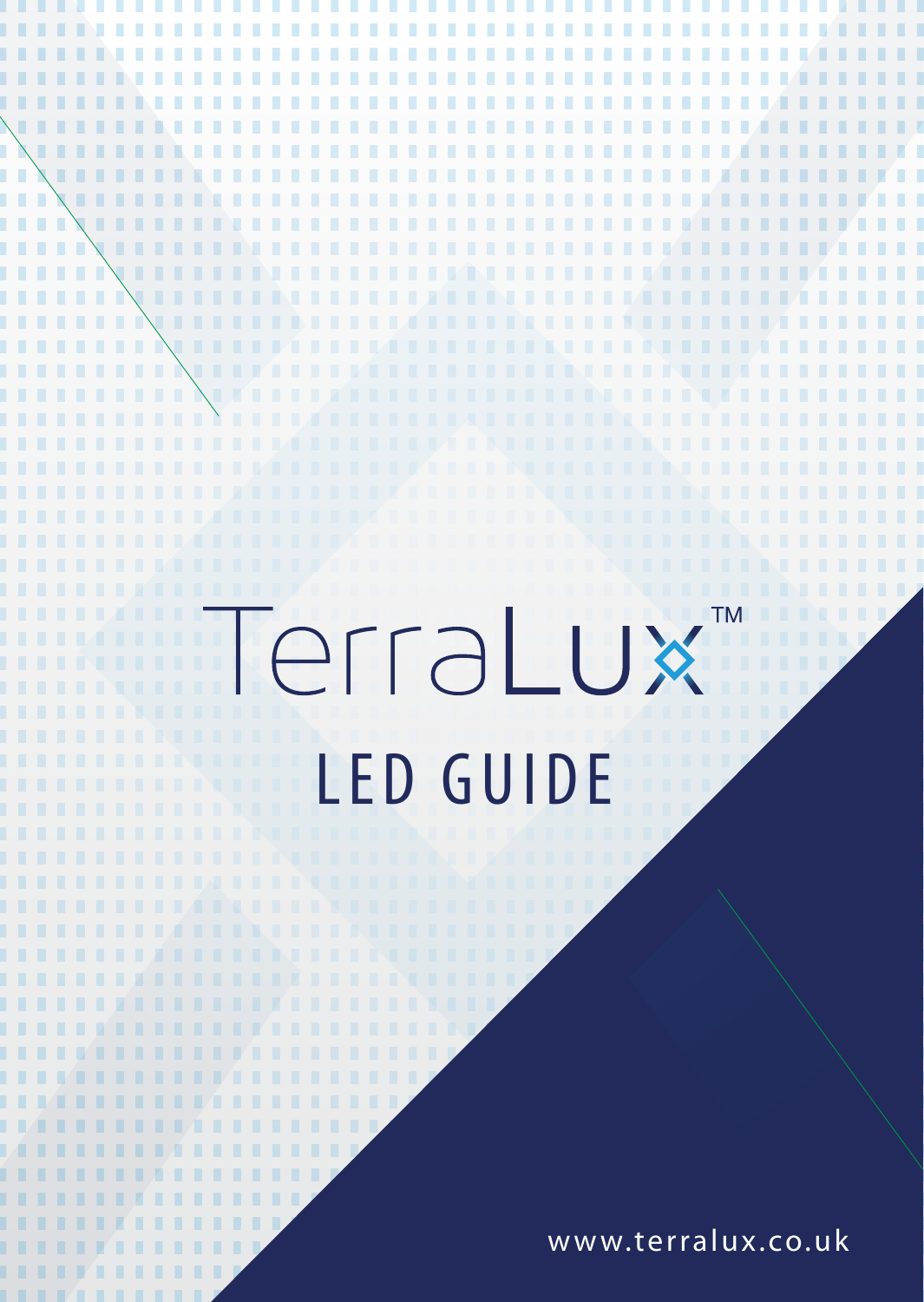# **USE LED** save up to **£100** per year in **each room** of your house

\*At the current average UK electricity rate of 15p kWh and the commonly used 60w light bulb, we can calculate the savings if the closest LED match was used instead. *( savings vary depending on electricity supplier )*

In this booklet we will touch upon some of the important aspects of lighting and LED's.

We want you to save money on your bills and help preserve the environment.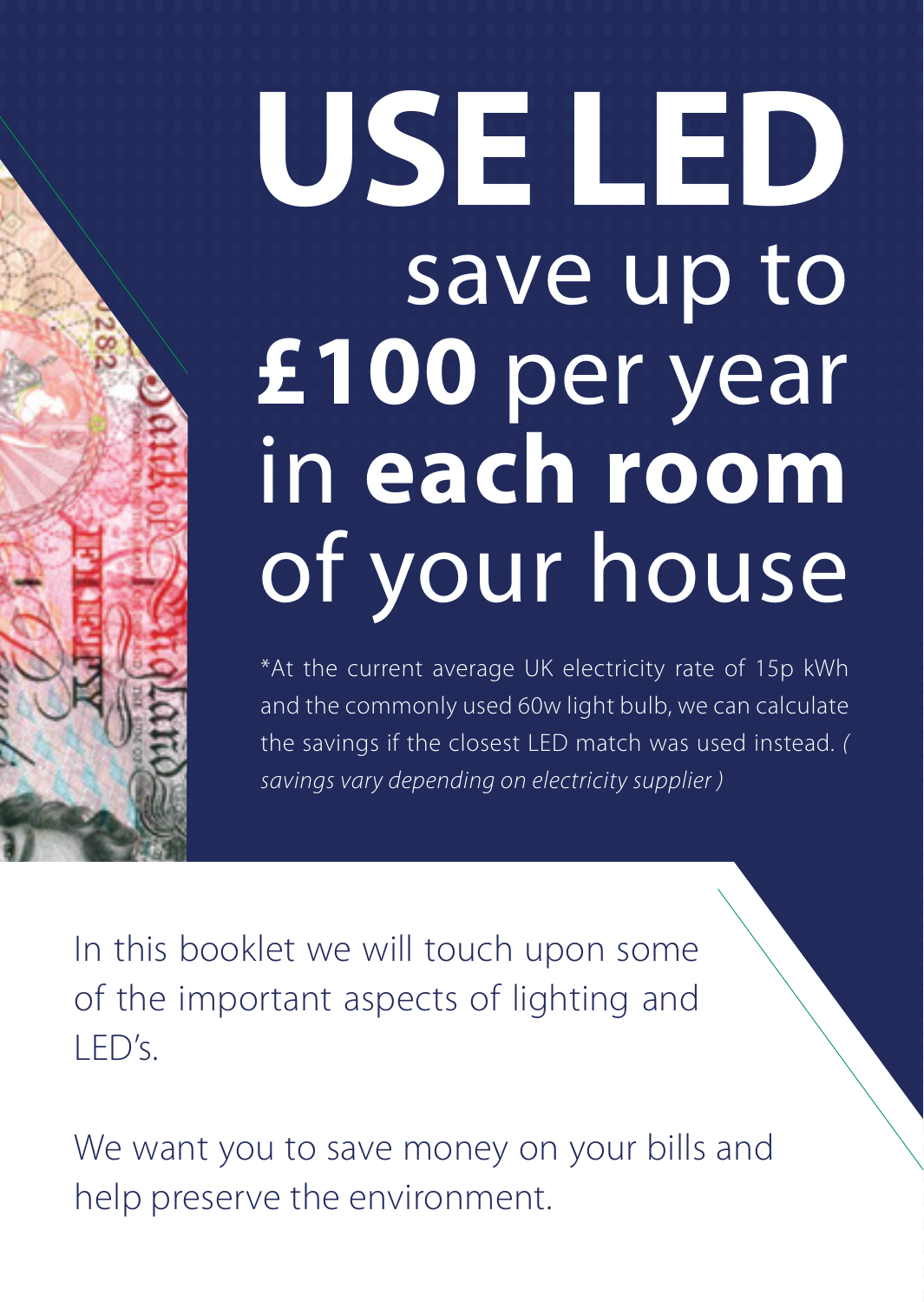## Useful Information

### **F** What is a Watt?

A lightbulb's power consumption is called the wattage. If you have 4x 60-watt halogen spotlight bulbs in your kitchen, you will be using 240 watts of power. Replace them with LED lights at 4 watts each and you will be using 16 watts of power, resulting in huge energy savings!

### What is a Lumen?

A Lumen is the unit used to describe the lightbulb's brightness. As bulbs become more energy efficient, the need to buy them based on wattage alone no longer applies. The brightness is now a key factor in the decision, however there's more to it than just a Lumen value comparison. The superior light quality given off by LEDs and longer lifespan must also be taken into account.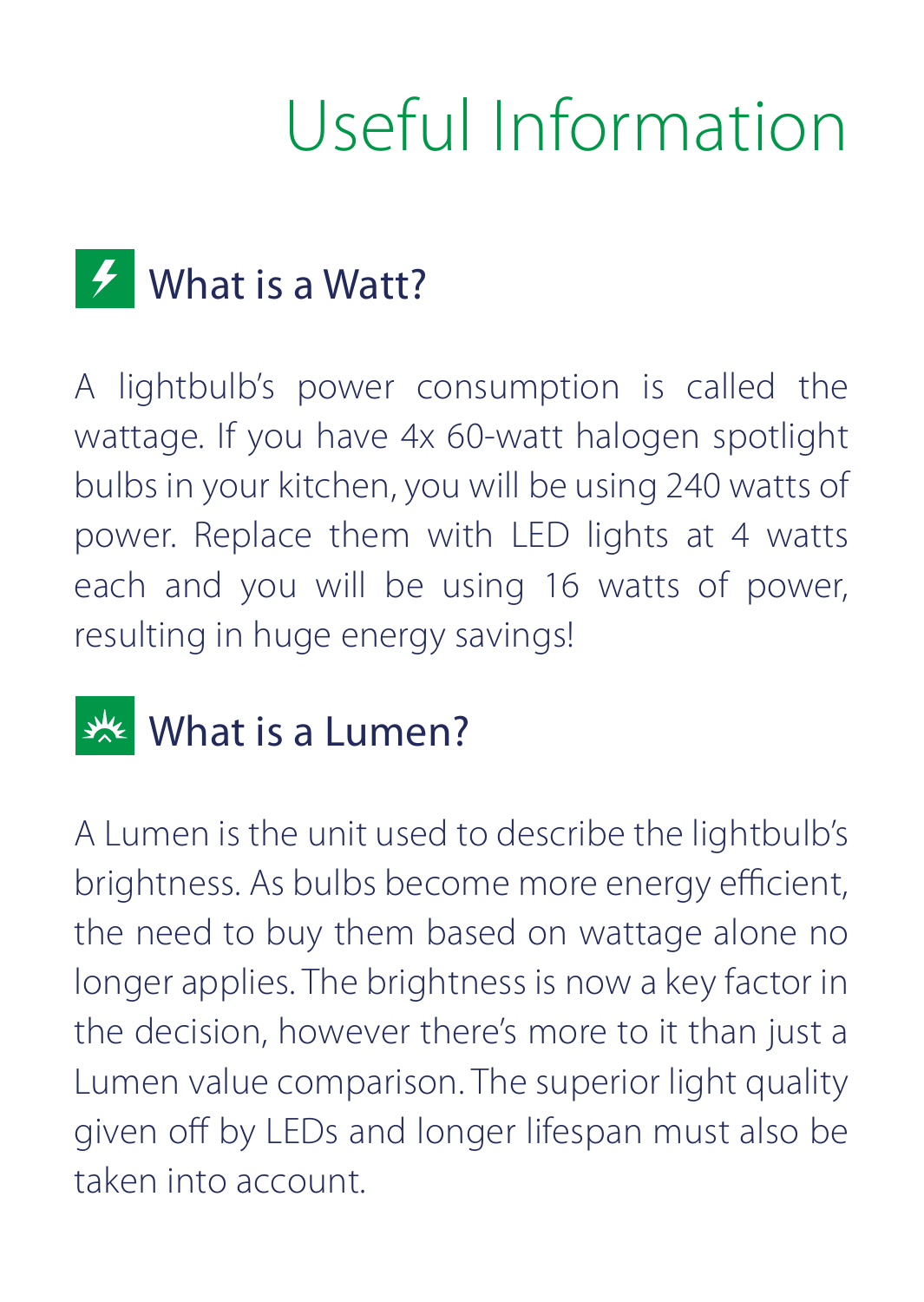### **P** What does Voltage mean?

The voltage is the required input power to operate the lightbulb. The standard for the UK is 240 volts. This means you can install any of our 240v rated bulbs without changing any of the electrics.

### **1.4** What does colour temperature mean?

Colour temperature in terms of lighting refers to how 'warm' or 'cool' the illumination appears. 'Warm' colours are often used to promote a relaxing feel, whereas 'cool' colours are more honest and are usually good for bathrooms and workplaces. The temperature is measured in Kelvin (k). The higher the value, the cooler the light appears.

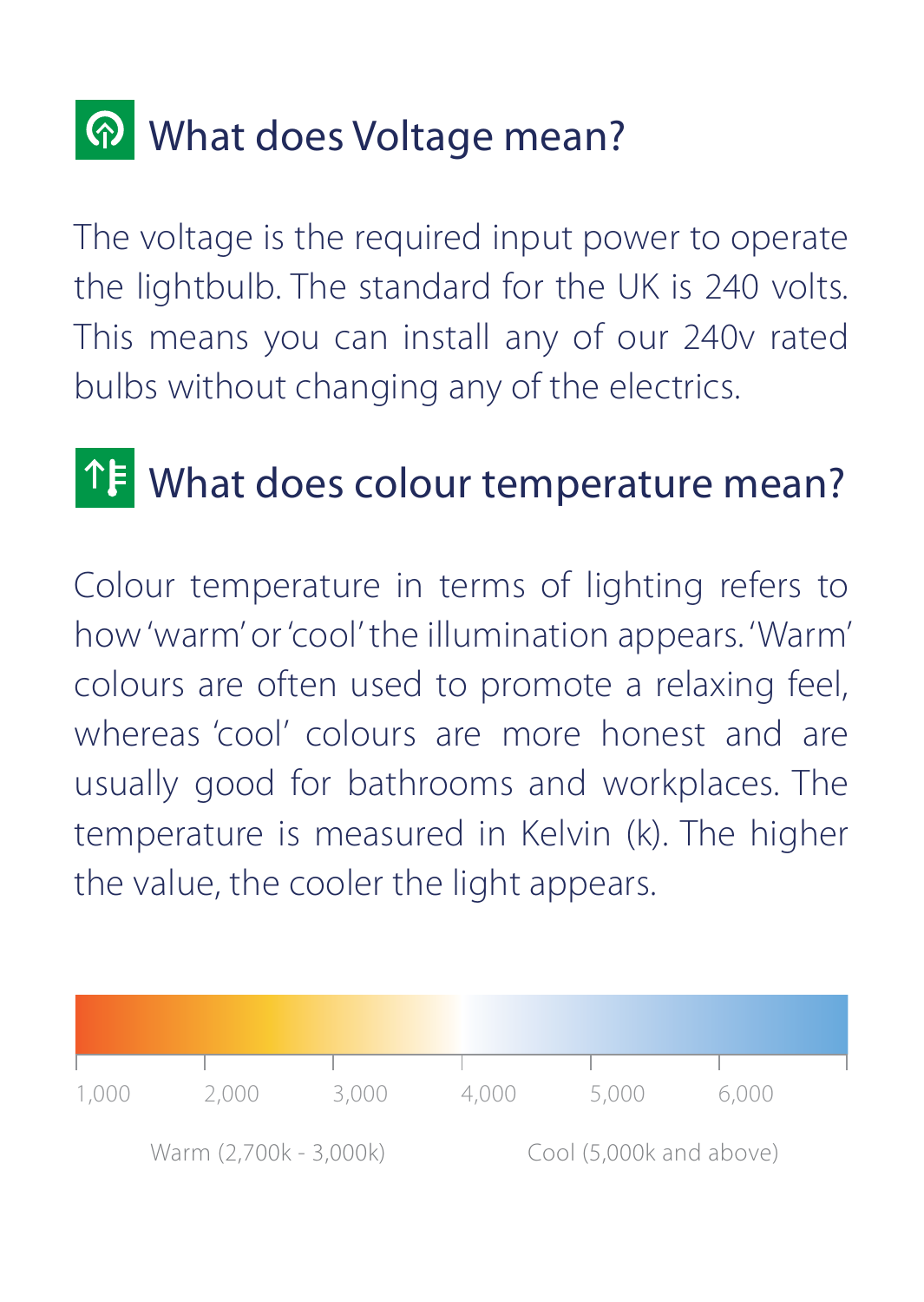### What does the beam angle mean?

The beam angle of a lamp is the angle at which light is emitted. As the angle increases, the light softens. As the angle narrows, the light focuses.

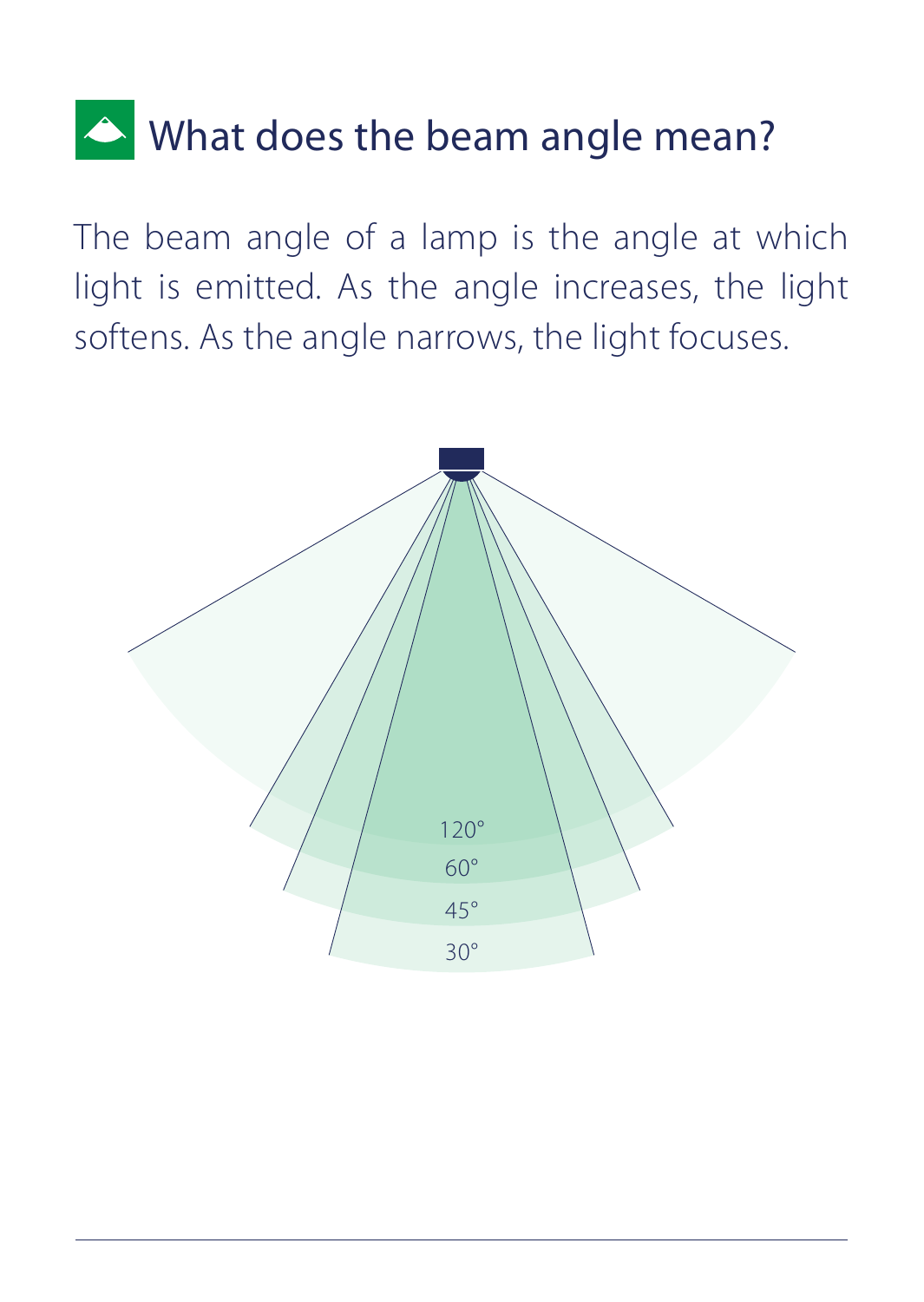# Direct Replacement

Zero hassle from old to new, all you need to do is replace the bulb!

Terralux LEDs are manufactured to be direct replacements for your existing bulbs.



Common bulb replacements: GU10 / MR16 / MR11 / G4 / G9 B22 (Bayonet Fitting) E27 (Edison Screw Fitting) E14 (Small Edison Screw Fitting)

Wondering why your dimmer switch isn't working with your LED lights? This may be due to a couple of reasons. Your bulbs may not be dimmable, not all LEDs are dimmable. Also, make sure you have an LED-compatible dimmer switch. Standard dimmer switches do not work with LED bulbs.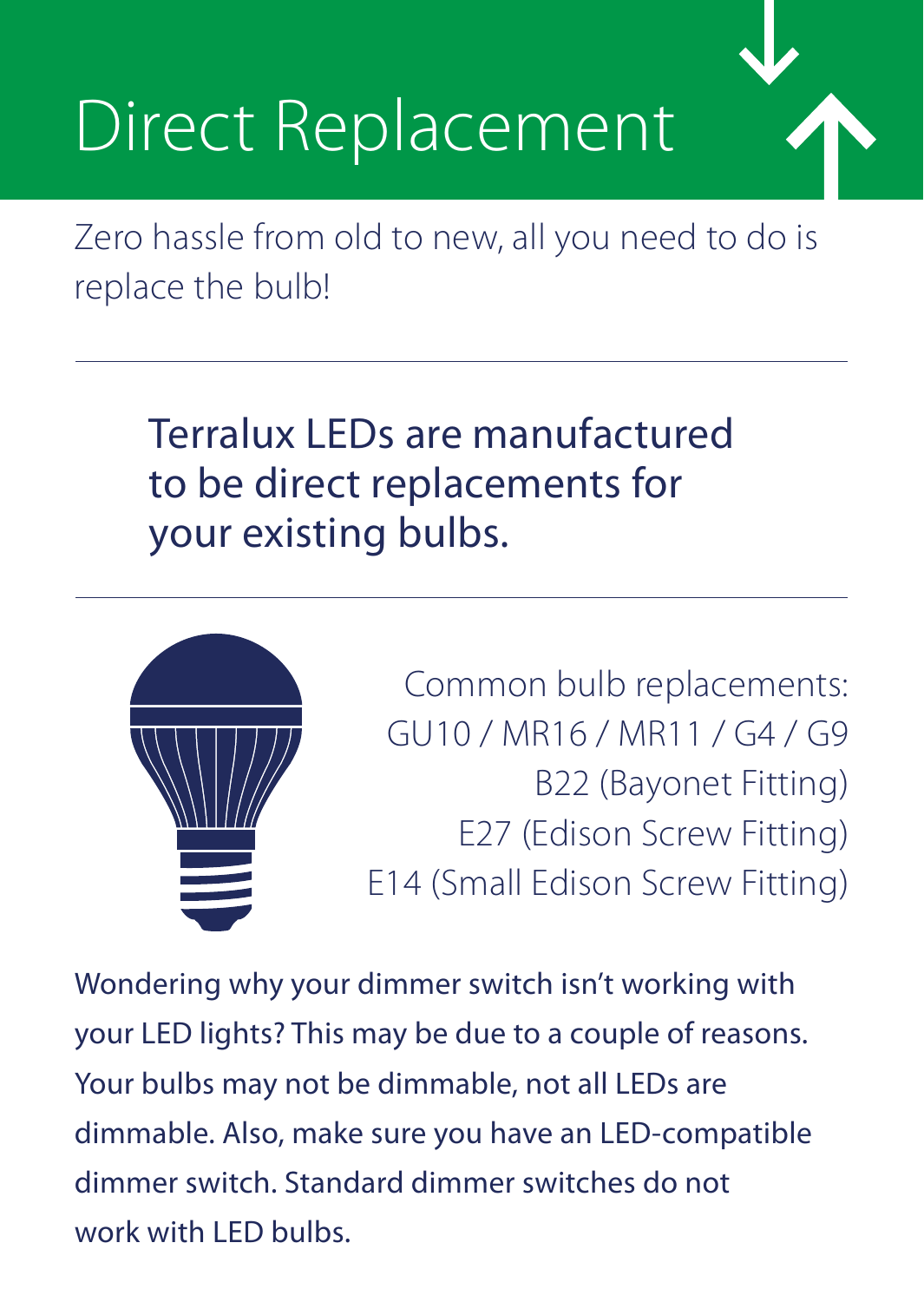### View our range

### Find solutions to all your lighting needs by visiting Terralux.co.uk



If you are interested in purchasing our LED products for **domestic purposes** or simply in smaller quantities, please go to our official online retailer LED-ZONE.co.uk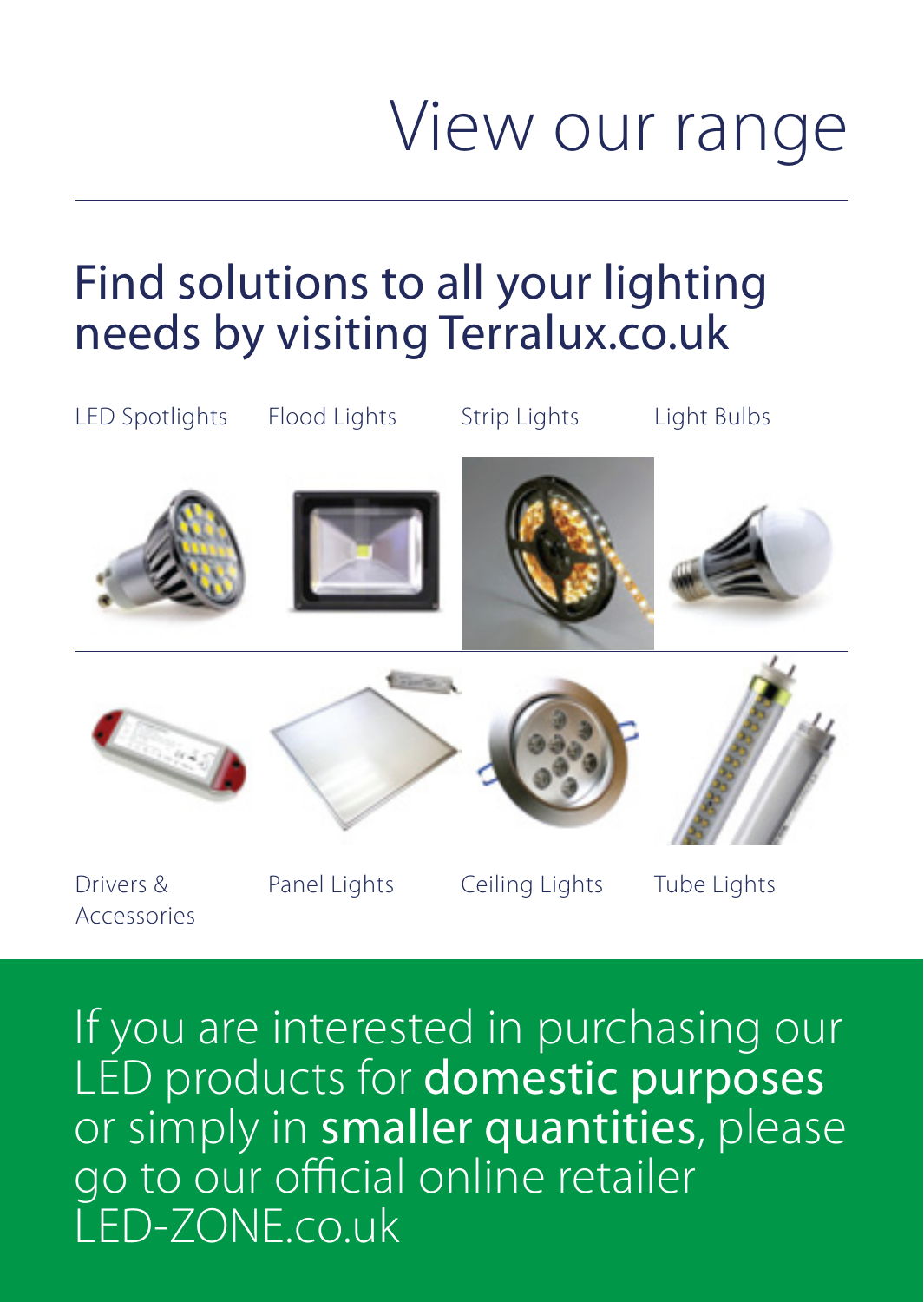# Did you know?

## **LEDs can have a lifespan of up to 50,000 hours**

That's 50x Longer than standard bulbs!



An LED bulb converts 80% of its electricity into light energy. These huge power savings lead to massive reductions in your electricity bills.

LEDs work at a much lower temperature than standard bulbs. They give off very little heat, which makes them highly energy efficient.

Start saving now!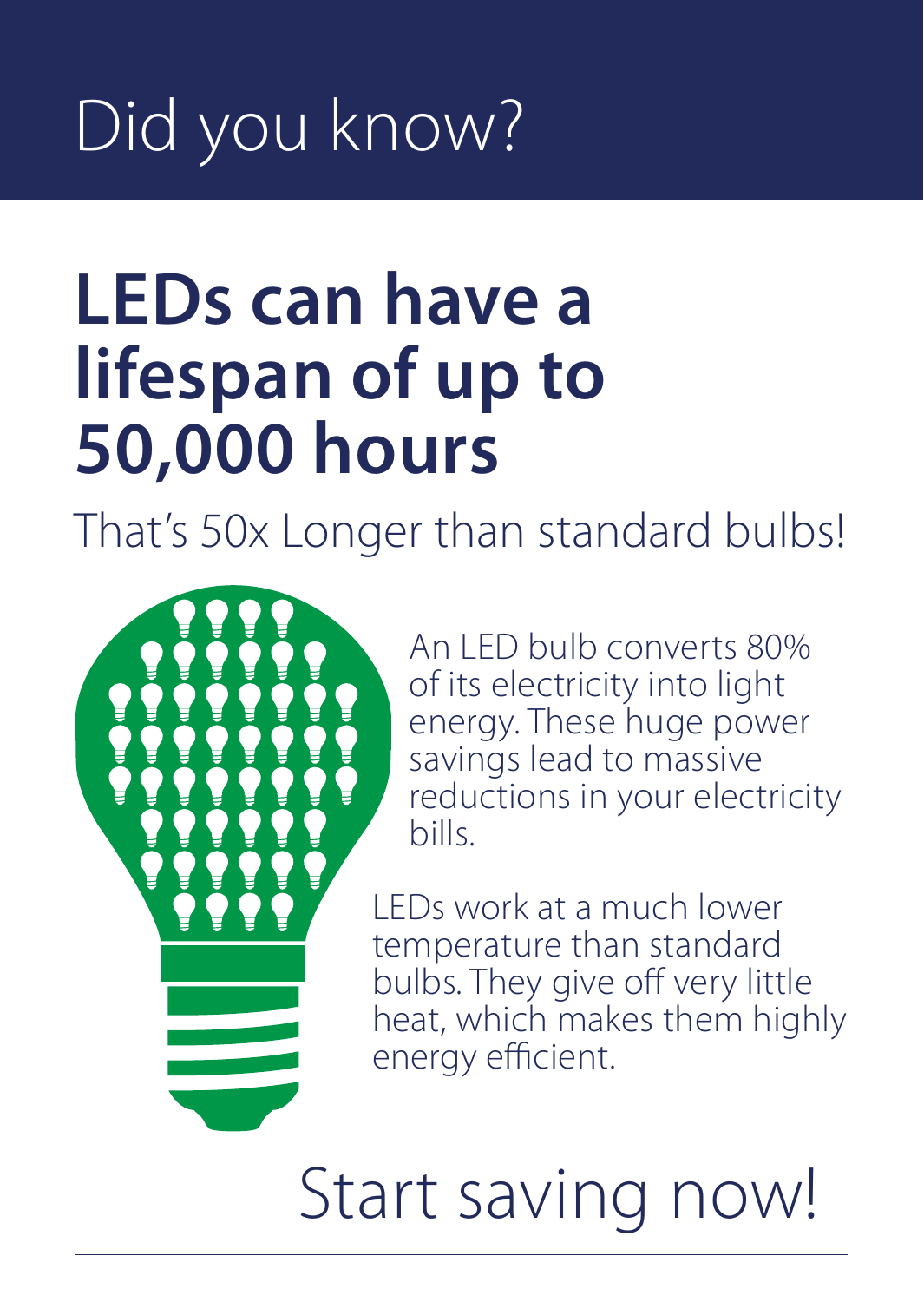# PROTECT OUR WORLD

Lighting is currently a major contributor to global warming emissions. LEDs will eliminate this problem if they reach their full potential.

- Zero IR or UV emissions
- LEDs do not contain any dangerous chemicals
- Directional lighting means less light polution and a beautiful star-lit sky.

LEDs are the best alternative to traditional light sources.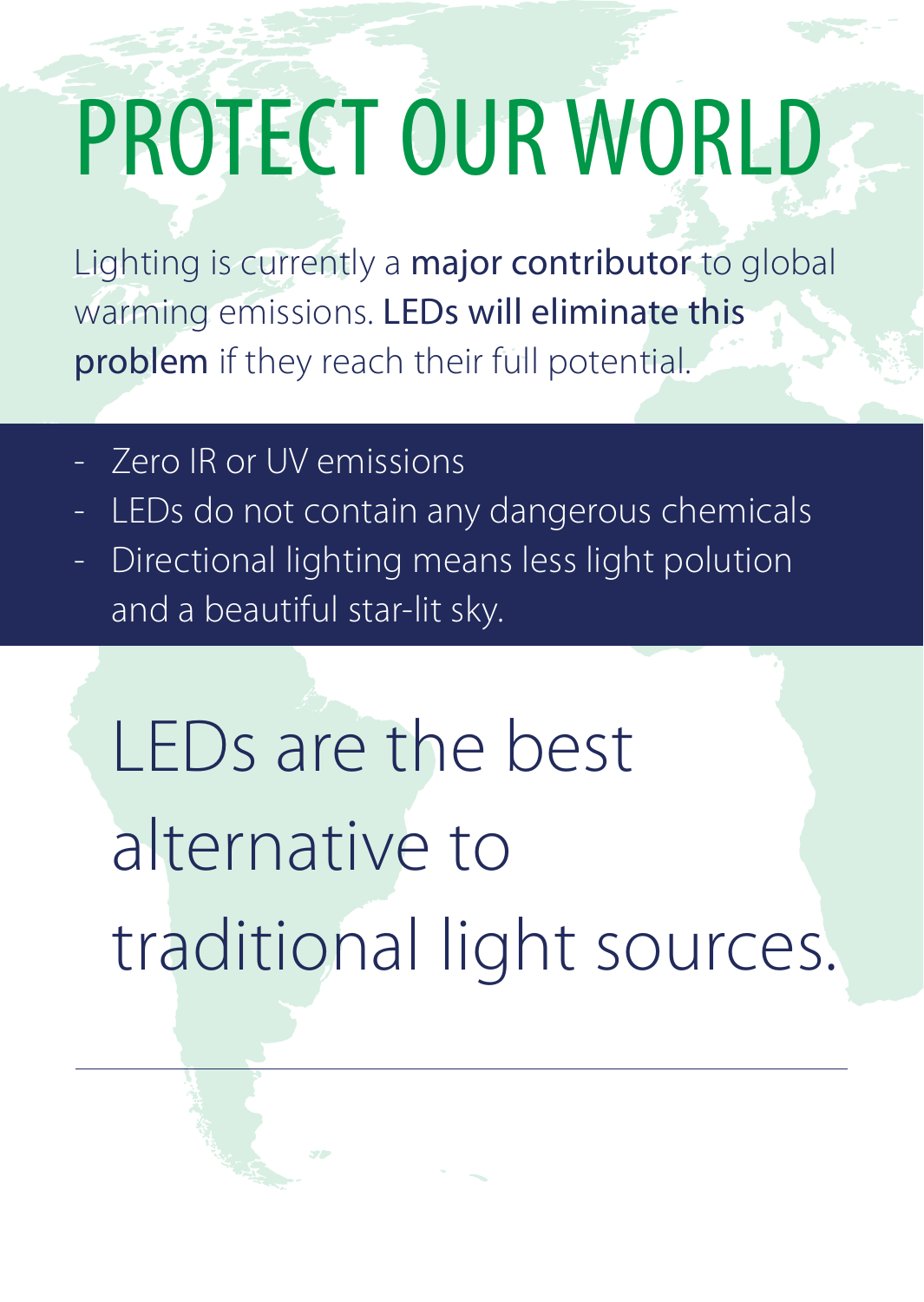## Our Promise

We at TerraLux Ltd along with our electrical specialists aim to provide expert advice and top quality products to all of our customers.

We specialise in LED lighting systems and we aim to reduce your energy bills whilst making our planet a greener one at the same.

We only use the **best component parts** in all of our products and work with factories that are all RoHS and CE approved.

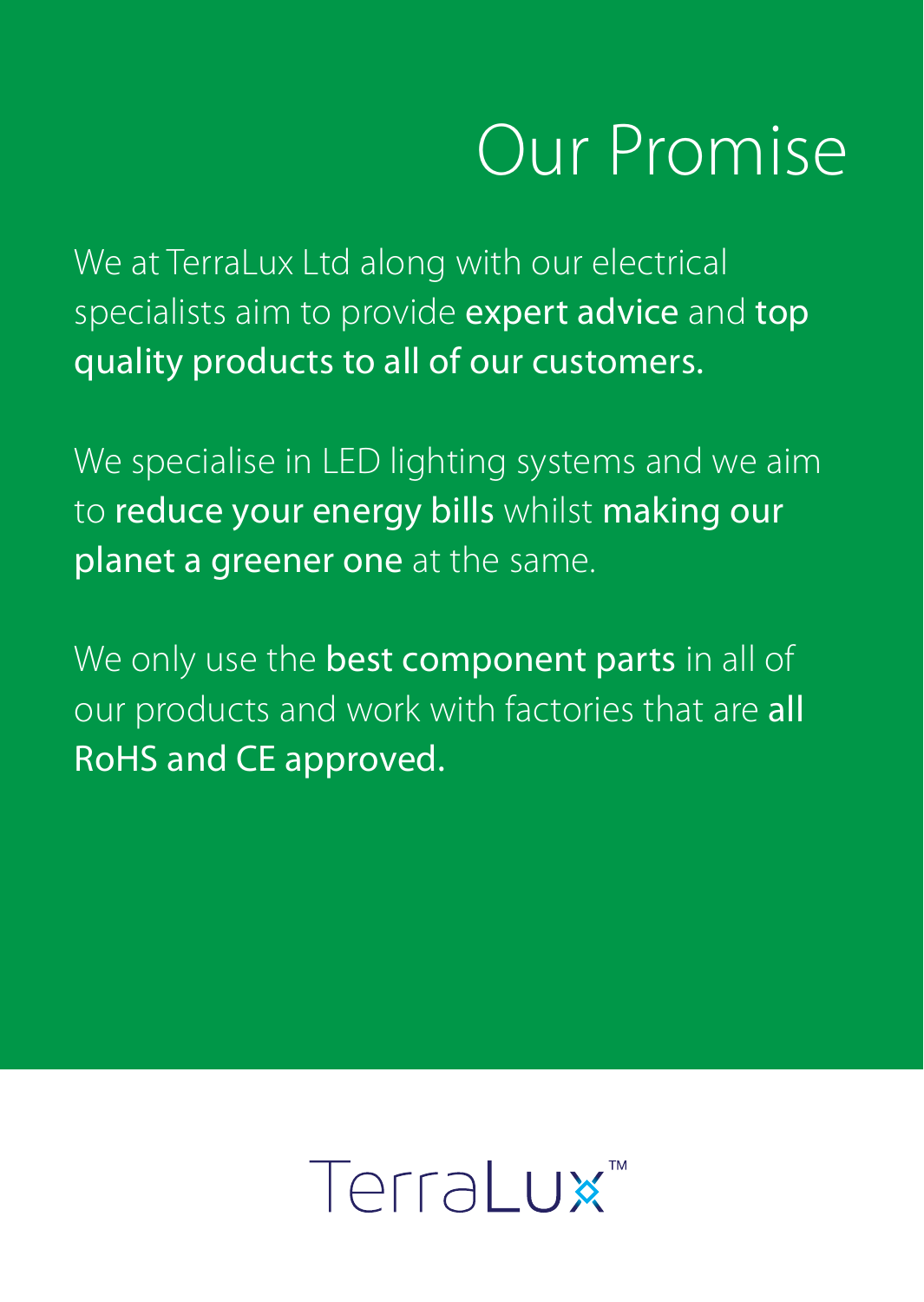# Did you know?

You can reduce your Carbon Footprint by over 5 tonnes if you switch to LED.

Result based on a comparison of halogen GU10 and MR16 spotlight bulbs and their LED equivalent, using 24 bulbs (the avgerage UK household amount) on a 50,000 hour lifespan.

*( source: ofgem.gov.uk )*

Yearly amount of  $CO<sub>2</sub>$  produced per household

Halogen: **4.825 tonnes** LED: **0.482 tonnes**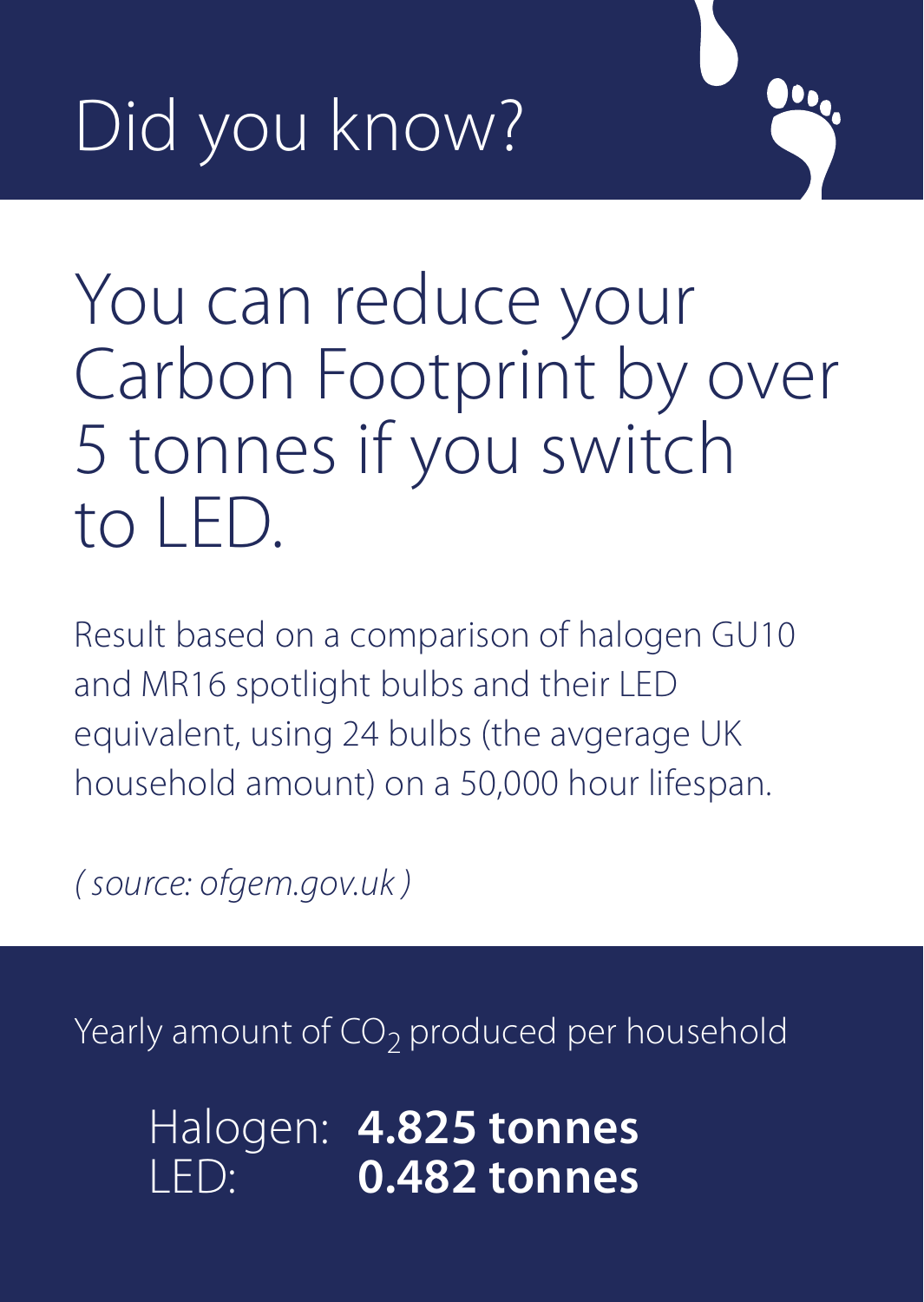# CRC / Funding / Tax breaks

Businesses are looking to combat rising electricity prices, reduce their carbon footprint and maintenance costs. Now is the time to invest in energy efficiency.

The CRC Energy Efficiency Scheme is forcing businesses to make changes, and LED lighting is the obvious choice. It's the quickest way to make drastic savings and reduce CO2 emissions.

There are incentives to make the switch such as the Carbon Trust and Salix Finance. Also there are Tax allowances through the ECA Scheme, which is a win-win for everyone.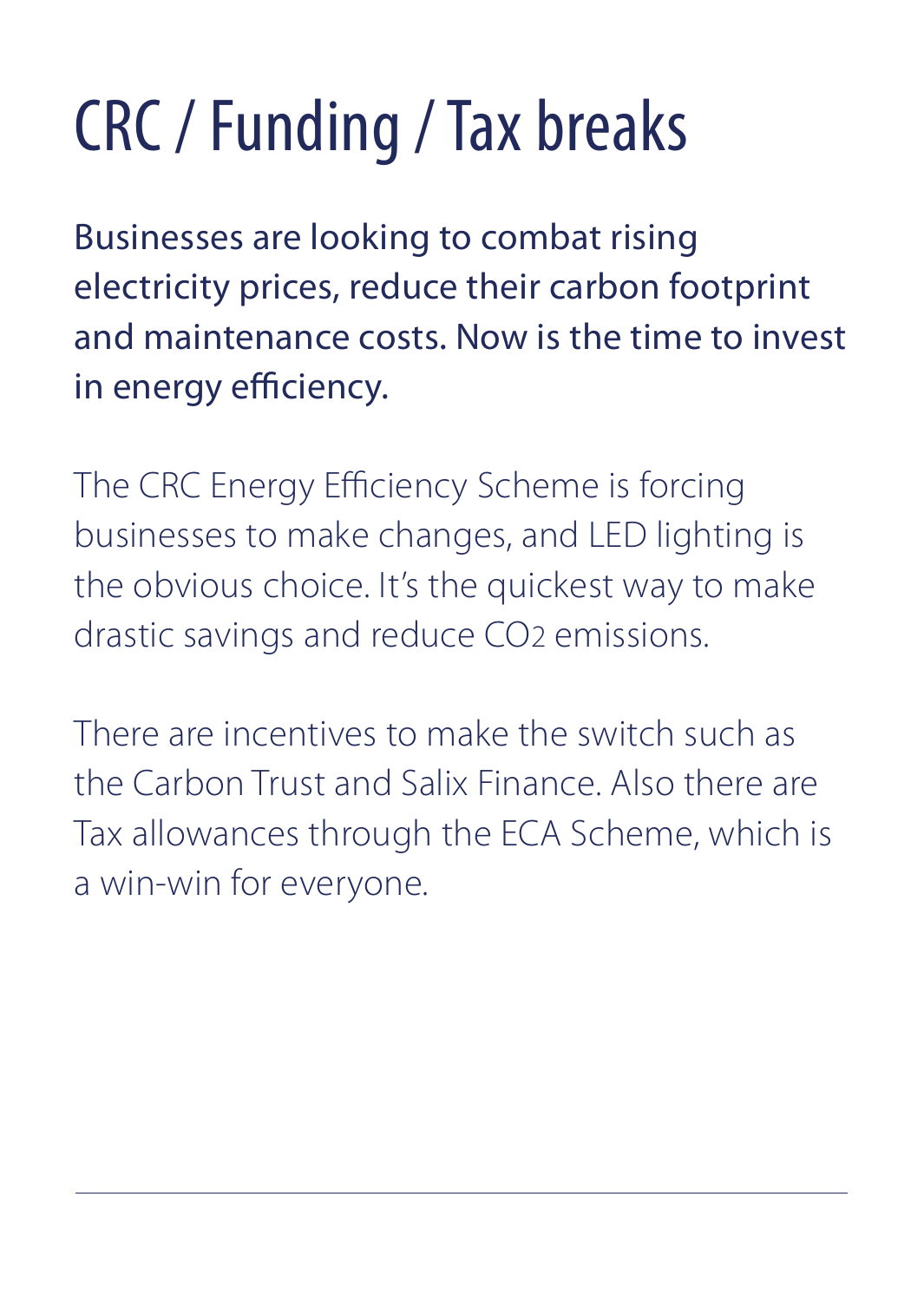### **CRC Energy Efficiency Scheme**

This is a mandatory scheme aimed at cutting emissions and improving energy efficiency nationwide.

Now is the time to advertise your brand as energy aware and energy saving. The higher you climb up the CRC League Table, the more known your business will be for being 'green'.

### Loans from the Carbon Trust



This scheme is available to all kinds of organisations, sole traders and SME's to corporates, local authorities and other public sector organisations.

Financing is arranged from £1,000 with no upper limit and availability is subject to status, with repayment periods from 1-7 years.

#### Salix Finance Funding



Salix is a scheme that provides interest-free funding to organisations in the Public Sector, to promote investment into energy efficient technologies.

It aids in improving the energy efficiency in their buildings, lowering their energy bills, achieving their CRC targets and improving their eco-credentials.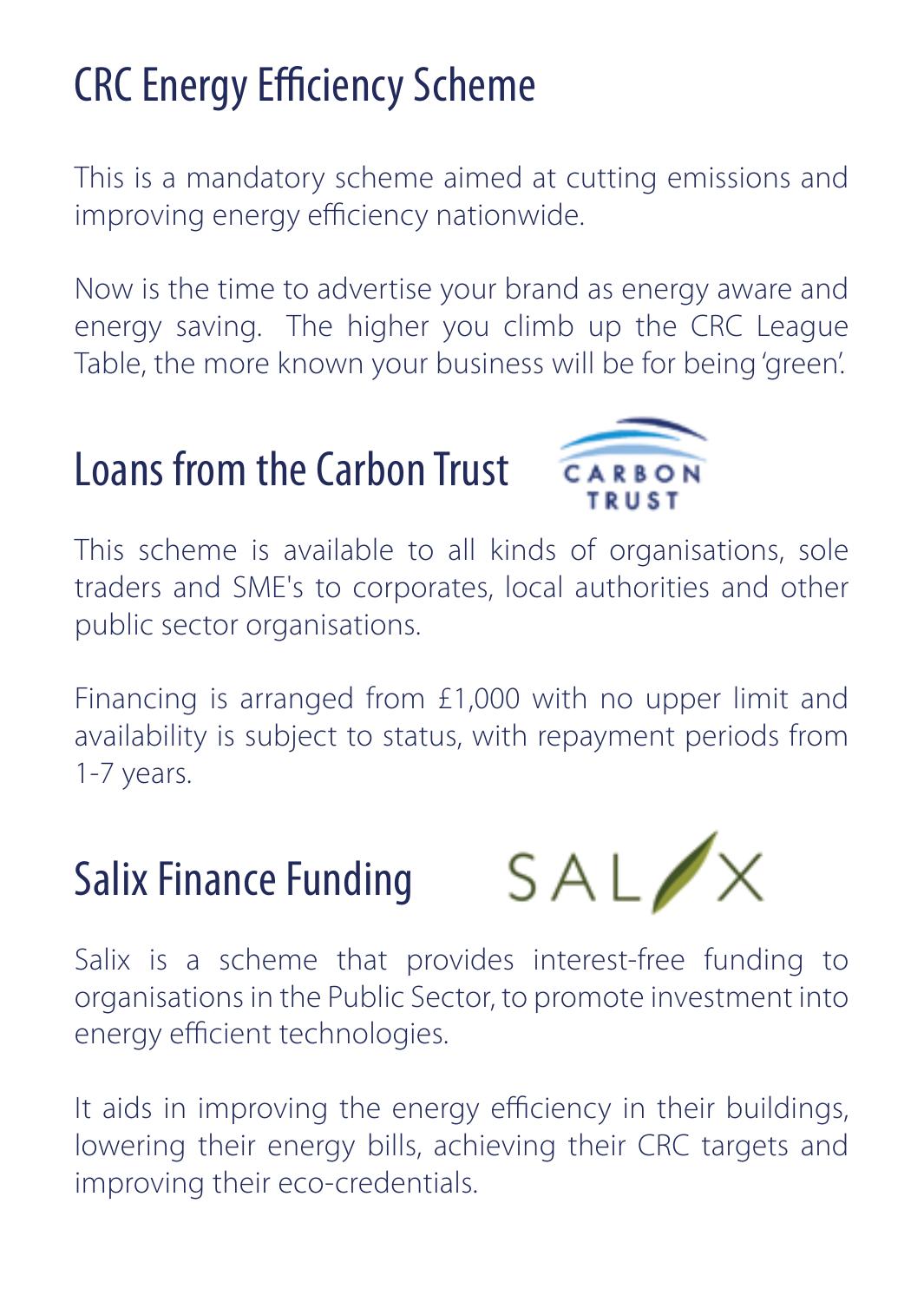### ECA Scheme

Eco-friendly and Tax Deductible, The Enhanced Capital Allowance (ECA) Scheme is designed to encourage businesses to invest in energy-saving equipment.

As part of the Climate Change Levy Programme, it will support the UK to reach its Kyoto target of reducing carbon emissions by 20%.

Our products classify under the Energy Saving Equipment part of the Scheme, so your business could claim enhanced tax incentives or relief. Regardless of your size, sector or location, if you pay UK corporation or income tax, you can claim this relief. It provides 100% first-year capital allowances.

The more you spend on Terralux products, the more you save on tax!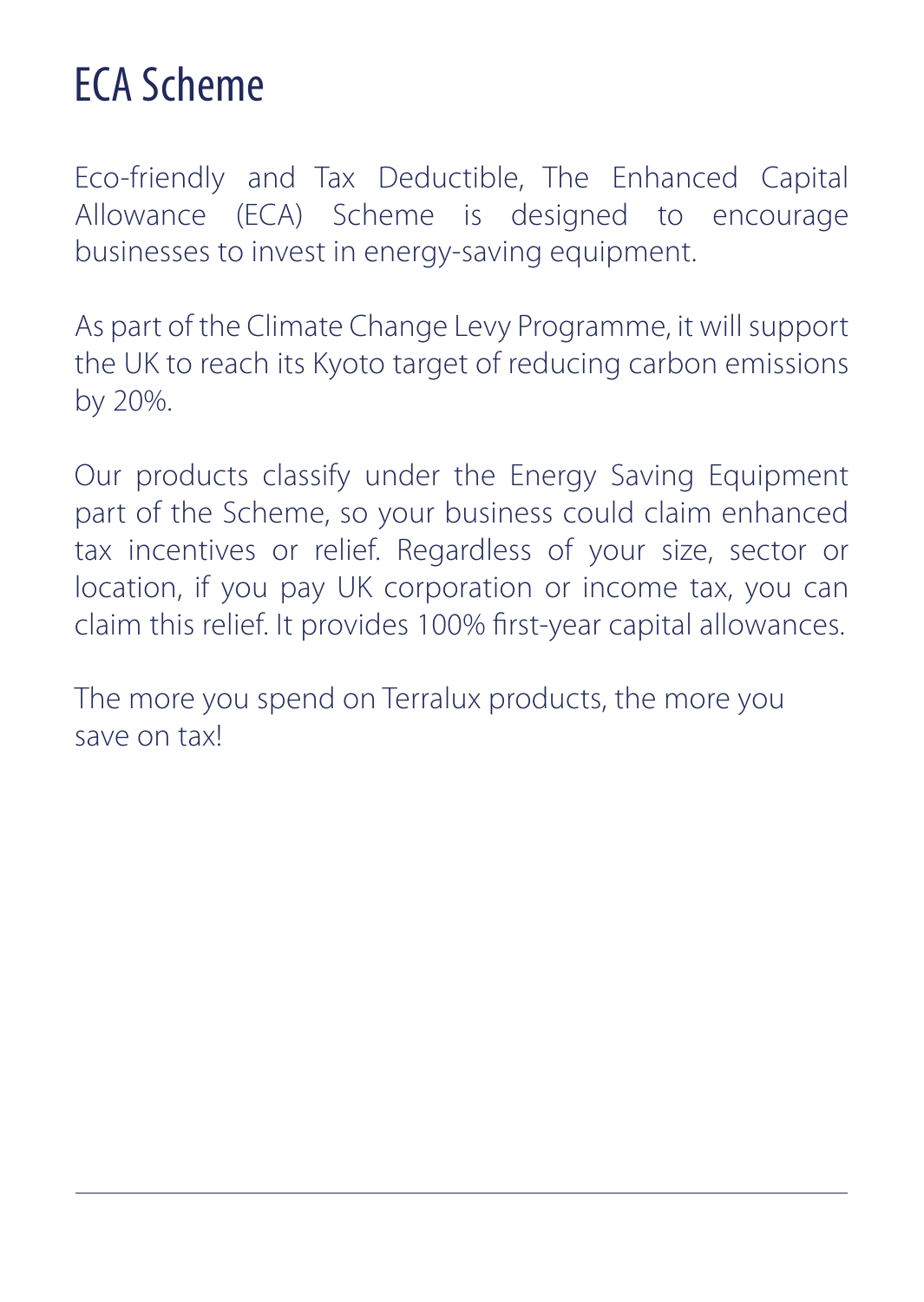## Info

#### Address

Terralux Ltd. 37 Auckland Road Upper Norwood London SE19 2DR

Brand site - www.TerraLux.co.uk

info@terralux.co.uk +44(0)871 662 7294

### Web & Social

Official online retailer - www.Led-zone.co.uk Twitter - twitter.com/terraluxltd Facebook - facebook.com/terraluxltd